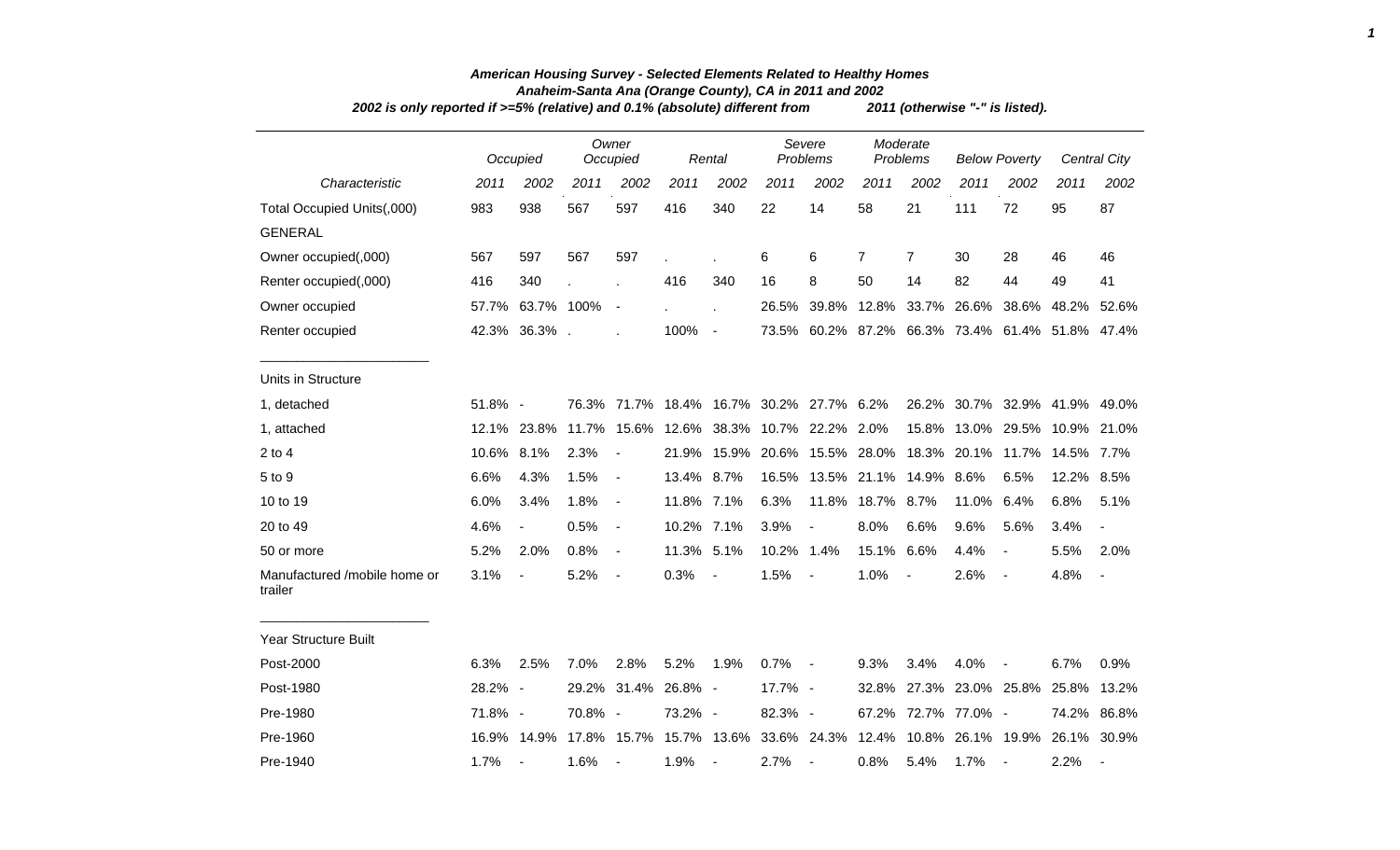|                                                        |         | Occupied                 |                     | Owner<br>Occupied        |            | Rental                   | Severe<br>Problems |                          | Moderate<br>Problems |       | <b>Below Poverty</b> |                          |                                                             | <b>Central City</b>      |
|--------------------------------------------------------|---------|--------------------------|---------------------|--------------------------|------------|--------------------------|--------------------|--------------------------|----------------------|-------|----------------------|--------------------------|-------------------------------------------------------------|--------------------------|
| Characteristic                                         | 2011    | 2002                     | 2011                | 2002                     | 2011       | 2002                     | 2011               | 2002                     | 2011                 | 2002  | 2011                 | 2002                     | 2011                                                        | 2002                     |
| Foundation (for 1-unit not<br>manufactured)            |         |                          |                     |                          |            |                          |                    |                          |                      |       |                      |                          |                                                             |                          |
| 1-Unit not manufactured(,000)                          | 628     | 708                      | 499                 | 521                      | 129        | 187                      | 9                  | 7                        | 5                    | 9     | 49                   | 45                       | 50                                                          | 61                       |
| With a basement under all of<br>house                  | 0.2%    | $\blacksquare$           | 0.1%                | $\overline{\phantom{a}}$ | 0.3%       | $\blacksquare$           | $< 0.1\%$ -        |                          | $< 0.1\%$ -          |       | $< 0.1\%$ 1.7%       |                          | $< 0.1\%$ 0.7%                                              |                          |
| With a basement under part of<br>house                 | 0.7%    | $\overline{a}$           | 0.9%                | $\overline{\phantom{a}}$ | 0.3%       | $\overline{\phantom{a}}$ | 15.5% 0.1%         |                          | $< 0.1\%$ -          |       | $< 0.1\%$ 0.5%       |                          | $< 0.1\%$ 1.5%                                              |                          |
| With a crawl space                                     |         |                          | 13.3% 12.5% 13.5% - |                          | 12.3% 9.4% |                          |                    | 13.1% 26.3% 6.6%         |                      |       |                      |                          | 12.0% 17.1% 13.2% 17.7%                                     | 30.1%                    |
| On a concrete slab                                     | 84.8% - |                          | 84.6% -             |                          | 85.9% -    |                          | 71.4% -            |                          |                      |       | 93.4% 85.1% 81.7% -  |                          | 81.1%                                                       | 67.1%                    |
| In some other way                                      | 1.0%    | $\overline{\phantom{a}}$ | 0.9%                | $\blacksquare$           | 1.3%       | $\blacksquare$           | $< 0.1\%$ 2.5%     |                          | $< 0.1\%$ 2.9%       |       | 1.2%                 | $\overline{\phantom{a}}$ | 1.2%                                                        | $\overline{\phantom{a}}$ |
| <b>EXTERIOR</b>                                        |         |                          |                     |                          |            |                          |                    |                          |                      |       |                      |                          |                                                             |                          |
| <b>External Building Conditions (non</b><br>multiunit) |         |                          |                     |                          |            |                          |                    |                          |                      |       |                      |                          |                                                             |                          |
| Sagging roof                                           | 1.0%    | $\overline{\phantom{a}}$ | 0.8%                | $\overline{\phantom{a}}$ | 1.5%       | $\overline{\phantom{a}}$ | 5.1%               | 6.7%                     | $< 0.1\%$ 2.2%       |       | 0.6%                 | $\overline{\phantom{a}}$ | 2.7%                                                        |                          |
| Missing roofing material                               | 1.8%    | $\overline{\phantom{a}}$ | 1.5%                | $\overline{\phantom{a}}$ | 3.1%       | $\blacksquare$           | 6.7%               | 2.6%                     | 7.0%                 | 10.6% | 6.3%                 | 4.2%                     | 0.6%                                                        |                          |
| Hole in roof                                           | 0.7%    | $\frac{1}{2}$            | 0.5%                | $\overline{\phantom{a}}$ | 1.7%       | $\overline{\phantom{a}}$ | 15.7%              | 2.4%                     | 6.3%                 |       | 2.8%                 | $\overline{a}$           | $< 0.1\%$ 0.5%                                              |                          |
| Missing bricks, siding, other<br>outside wall material | 1.2%    | $\overline{\phantom{a}}$ | 0.7%                | $\overline{\phantom{a}}$ | 3.2%       | $\blacksquare$           | 19.8% 2.4%         |                          | $< 0.1\%$ 9.1%       |       | 3.1%                 | $\blacksquare$           | 5.6%                                                        | 4.8%                     |
| Sloping outside walls                                  | 1.0%    | $\overline{\phantom{a}}$ | 0.9%                | $\overline{\phantom{a}}$ | 1.6%       | $\overline{\phantom{a}}$ | 7.8%               | 2.4%                     | $< 0.1\%$            | 3.4%  | 0.6%                 | $\overline{\phantom{a}}$ | $<0.1\%$ 0.9%                                               |                          |
| Boarded up windows                                     | 0.4%    | $\blacksquare$           | 0.3%                | $\overline{\phantom{a}}$ | 0.5%       | $\blacksquare$           | $< 0.1\%$ -        |                          | 4.0%                 |       | 0.8%                 |                          | 0.4%                                                        |                          |
| <b>Broken windows</b>                                  | 2.1%    | $\overline{\phantom{a}}$ | 1.4%                | $\overline{\phantom{a}}$ | 4.6%       | $\blacksquare$           | 4.7%               | $\overline{\phantom{a}}$ | 7.6%                 | 12.2% | 6.5%                 | 1.7%                     | $< 0.1\%$ 3.5%                                              |                          |
| Bars on windows                                        | 2.5%    | $\overline{\phantom{a}}$ | 2.7%                | $\overline{\phantom{a}}$ | 1.7%       | $\overline{\phantom{a}}$ | $< 0.1\%$ -        |                          | 2.3%                 | 14.4% | 1.0%                 | $\overline{\phantom{a}}$ | 3.1%                                                        | $\overline{\phantom{a}}$ |
| Foundation crumbling or has open 5.8%<br>crack or hole |         | 2.3%                     | 4.9%                | $\overline{\phantom{a}}$ | 9.4%       | 2.2%                     |                    | 31.6% 12.7% 3.7%         |                      | 6.5%  | 11.8% 1.1%           |                          | 4.9%                                                        | $\overline{\phantom{a}}$ |
| None of the above                                      | 85.8% - |                          | 87.7% -             |                          | 78.2%      |                          |                    |                          |                      |       |                      |                          | 85.3% 59.3% 80.9% 78.0% 57.8% 76.0% 83.7% 84.9%             | 80.1%                    |
| None of the above(excluding<br>bars)                   | 87.6% - |                          | 89.6% -             |                          |            |                          |                    |                          |                      |       |                      |                          | 79.6% 86.8% 59.3% 80.9% 78.0% 61.9% 77.0% 85.6% 88.1% 82.2% |                          |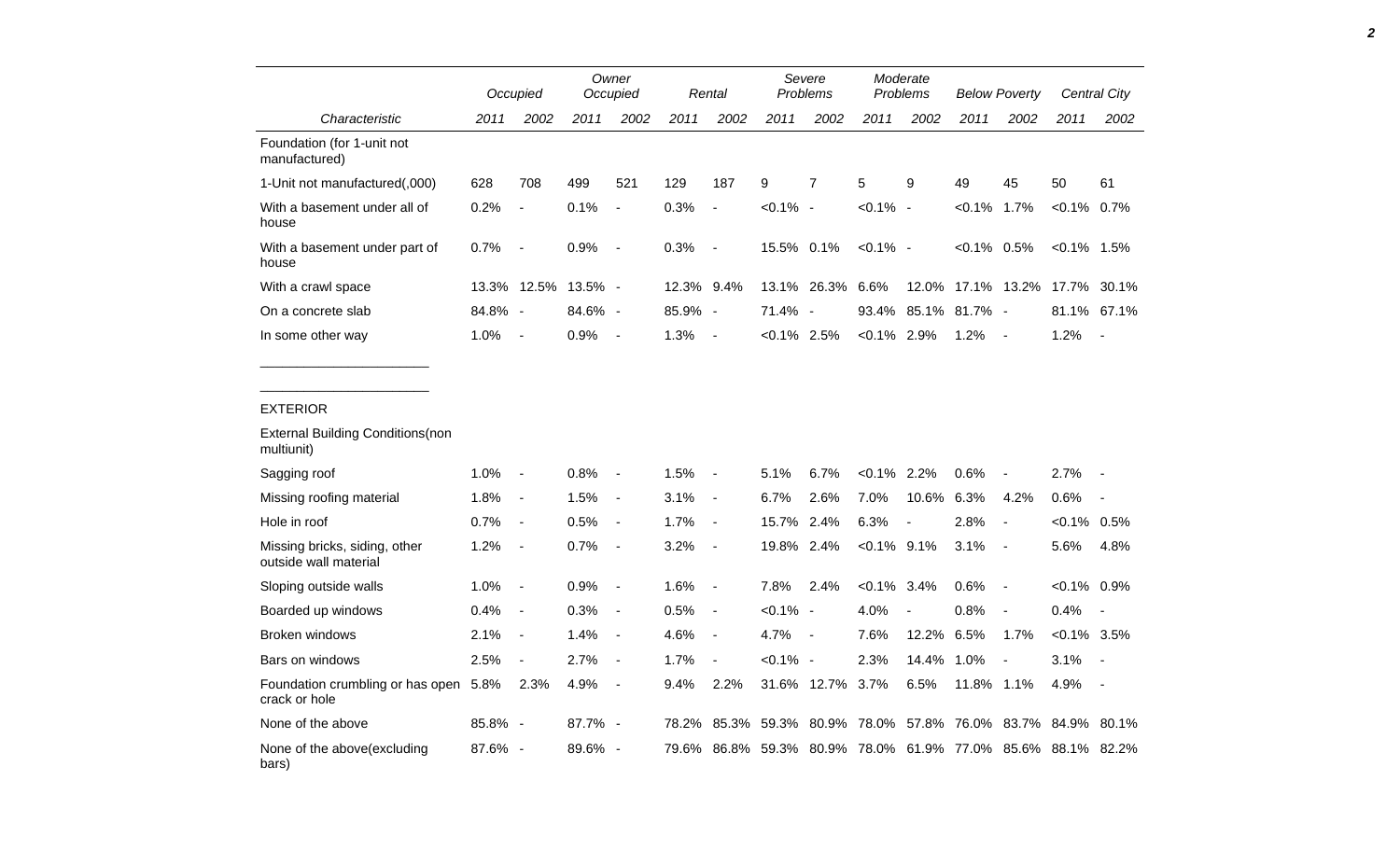|                                               |             | Occupied                 |             | Owner<br>Occupied        |             | Rental                   |             | Severe<br>Problems |             | Moderate<br>Problems     |                  | <b>Below Poverty</b>     |                | Central City |
|-----------------------------------------------|-------------|--------------------------|-------------|--------------------------|-------------|--------------------------|-------------|--------------------|-------------|--------------------------|------------------|--------------------------|----------------|--------------|
| Characteristic                                | 2011        | 2002                     | 2011        | 2002                     | 2011        | 2002                     | 2011        | 2002               | 2011        | 2002                     | 2011             | 2002                     | 2011           | 2002         |
| Water Leakage During Last 12<br>Months        |             |                          |             |                          |             |                          |             |                    |             |                          |                  |                          |                |              |
| With leakage from outside<br>structure        | 6.7%        | 4.6%                     | 7.4%        | 4.4%                     | 5.9%        | 5.1%                     |             | 13.7% 11.0% 9.3%   |             |                          | 20.0% 10.2% 5.7% |                          | 10.0% 4.8%     |              |
| Roof                                          | 4.6%        | $\overline{\phantom{a}}$ | 5.3%        | 2.9%                     | 3.6%        | $\blacksquare$           |             | 11.7% 11.0%        | 5.3%        | 12.7%                    | 7.8%             | 4.4%                     | 6.3%           | 3.4%         |
| <b>Basement leak</b>                          | $< 0.1\%$ - |                          | $< 0.1\%$ - |                          | $< 0.1\%$ - |                          | $< 0.1\%$ - |                    | $< 0.1\%$ - |                          | $< 0.1\%$ -      |                          | $< 0.1\%$ 0.4% |              |
| Walls, closed windows, or doors<br>leak       | 1.6%        | $\overline{\phantom{a}}$ | 0.9%        | $\blacksquare$           | 2.6%        | $\overline{\phantom{a}}$ | 10.4% 1.4%  |                    | 3.5%        | $\overline{\phantom{a}}$ | 4.2%             | $\sim$                   | 2.2%           | $\sim$       |
| Other or Unknown exterior Leak                | 1.1%        | $\overline{\phantom{a}}$ | 1.2%        | $\blacksquare$           | 0.9%        | $\overline{\phantom{a}}$ | $< 0.1\%$ - |                    | 1.3%        | 6.3%                     | 0.7%             | $\sim$                   | 1.7%           | $\sim$ $-$   |
|                                               |             |                          |             |                          |             |                          |             |                    |             |                          |                  |                          |                |              |
| <b>INTERIOR</b>                               |             |                          |             |                          |             |                          |             |                    |             |                          |                  |                          |                |              |
| Damage                                        |             |                          |             |                          |             |                          |             |                    |             |                          |                  |                          |                |              |
| Holes in floors                               | 0.8%        | $\blacksquare$           | 0.4%        | $\blacksquare$           | 1.4%        | $\overline{\phantom{a}}$ | 11.0% 0.9%  |                    | 6.3%        | 7.4%                     | 1.7%             | $\overline{\phantom{a}}$ | 1.5%           |              |
| Open cracks or holes                          | 2.8%        | $\overline{\phantom{a}}$ | 2.5%        | $\blacksquare$           | 3.3%        | $\blacksquare$           | 14.0% 7.7%  |                    | 6.7%        | 23.5% 4.2%               |                  | $\overline{\phantom{a}}$ | 3.5%           | $\sim$       |
| Broken plaster or peeling paint               | 1.5%        | $\overline{\phantom{a}}$ | 0.8%        | $\overline{\phantom{a}}$ | 2.5%        | $\overline{\phantom{a}}$ |             | 10.4% 12.7% 7.0%   |             | 13.6% 4.2%               |                  | $\overline{\phantom{a}}$ | 0.7%           | $\sim$       |
| Water Leakage During Last 12<br><b>Months</b> |             |                          |             |                          |             |                          |             |                    |             |                          |                  |                          |                |              |
| With leakage from inside structure 9.3%       |             | $\blacksquare$           | 8.1%        | $\overline{\phantom{a}}$ | 11.0% -     |                          | 11.2%       | 20.6%              |             | 11.6% 36.2% 8.5%         |                  | 7.6%                     | 13.4%          | 10.6%        |
| Fixtures backed up or overflowed              | 2.4%        | $\overline{\phantom{a}}$ | 1.7%        | $\blacksquare$           | 3.3%        | $\overline{\phantom{a}}$ | 8.5%        | 7.3%               | 1.5%        | 23.9% 2.0%               |                  | $\overline{\phantom{a}}$ | 2.1%           | 6.6%         |
| Pipes leaked                                  | 4.0%        | $\overline{\phantom{a}}$ | 4.1%        | $\blacksquare$           | 3.9%        | 6.4%                     | 8.3%        | 11.0%              | 3.7%        | 21.7%                    | 4.1%             | $\overline{\phantom{a}}$ | 6.3%           | 4.6%         |
| Broken water heater                           | 0.9%        | $\overline{\phantom{a}}$ | 0.8%        | $\blacksquare$           | 1.0%        | $\blacksquare$           | $< 0.1\%$   | 4.8%               | 0.4%        |                          | 1.5%             | $\overline{\phantom{a}}$ | $< 0.1\%$      | 0.3%         |
| Other or Unknown                              | 2.3%        | $\overline{\phantom{a}}$ | 1.6%        | $\blacksquare$           | 3.3%        |                          | $< 0.1\%$   | 2.2%               | 7.3%        | 3.2%                     | 1.9%             | $\overline{\phantom{a}}$ | 5.0%           | 1.3%         |

Rodents

Signs of rats in last 3 mon. 1.4% - 1.9% - 0.7% - 3.4% - 1.0% - 0.9% - 0.5% -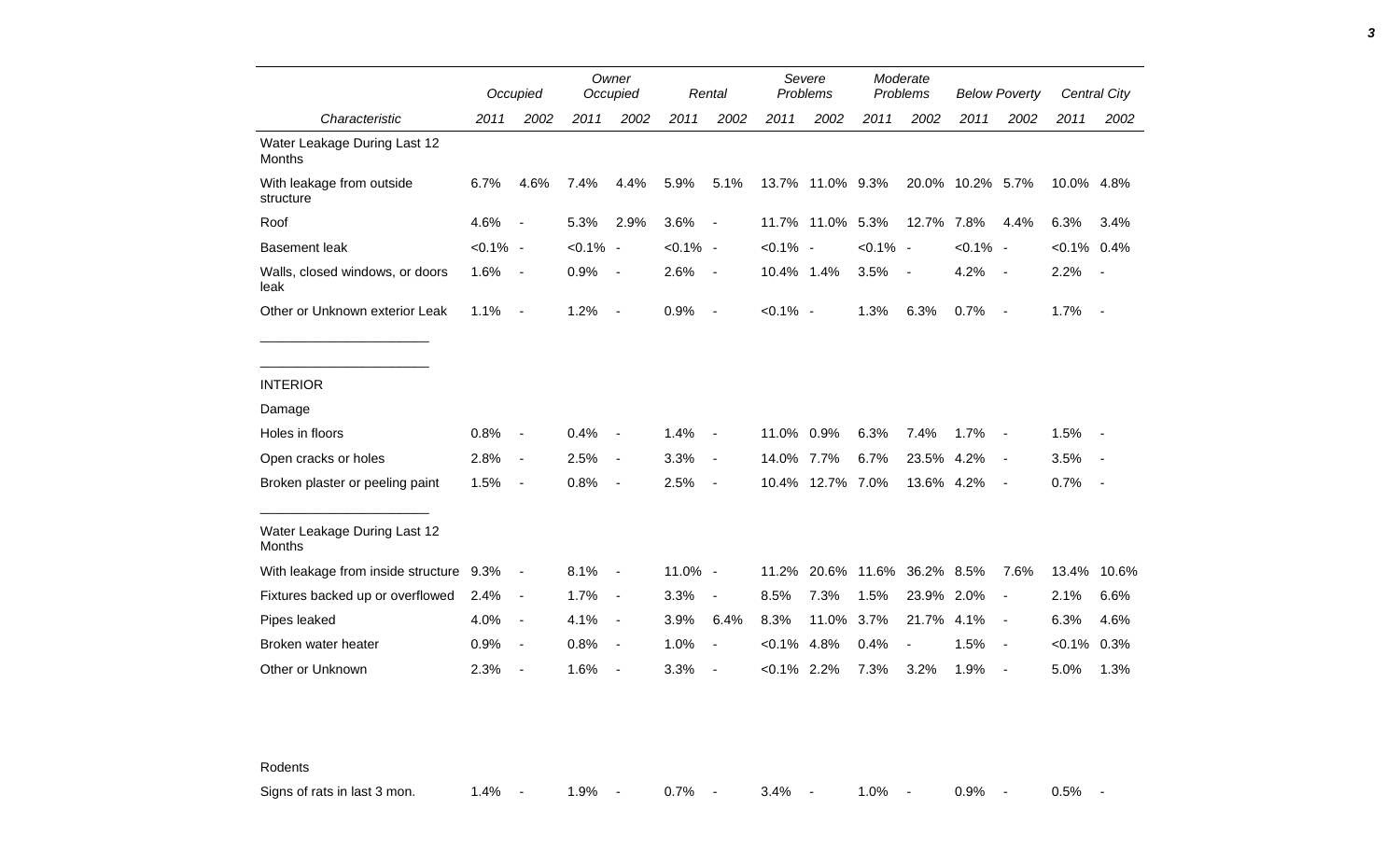|                                                           |             | Occupied                 |             | Owner<br>Occupied        |             | Rental                   |             | Severe<br>Problems       | Moderate<br>Problems |                  | <b>Below Poverty</b> |                          |             | Central City             |
|-----------------------------------------------------------|-------------|--------------------------|-------------|--------------------------|-------------|--------------------------|-------------|--------------------------|----------------------|------------------|----------------------|--------------------------|-------------|--------------------------|
| Characteristic                                            | 2011        | 2002                     | 2011        | 2002                     | 2011        | 2002                     | 2011        | 2002                     | 2011                 | 2002             | 2011                 | 2002                     | 2011        | 2002                     |
| Signs of mice in last 3 mon.                              | 3.3%        | $\blacksquare$           | 3.6%        | $\blacksquare$           | 3.0%        | $\overline{a}$           | 8.7%        | $\blacksquare$           | 2.6%                 | 6.5%             | 5.9%                 | 2.9%                     | 0.7%        | $\overline{\phantom{a}}$ |
| Signs of rodents, not sure which<br>kind in last 3 mon.   | 0.8%        | $\overline{\phantom{a}}$ | 0.6%        | $\blacksquare$           | 1.0%        | $\overline{\phantom{a}}$ | $< 0.1\%$ - |                          | 0.9%                 | $\blacksquare$   | 3.2%                 | $\blacksquare$           | 0.3%        | $\overline{\phantom{a}}$ |
| Electrical                                                |             |                          |             |                          |             |                          |             |                          |                      |                  |                      |                          |             |                          |
| No electrical wiring                                      | $< 0.1\%$ - |                          | $< 0.1\%$ - |                          | $< 0.1\%$ - |                          | $< 0.1\%$ - |                          | $< 0.1\%$ -          |                  | $< 0.1\%$ -          |                          | $< 0.1\%$ - |                          |
| Exposed wiring                                            | 1.0%        | $\blacksquare$           | 1.1%        | $\overline{\phantom{a}}$ | 0.9%        | $\blacksquare$           | 3.3%        | $\blacksquare$           | 1.0%                 | $\blacksquare$   | 1.4%                 | $\overline{\phantom{a}}$ | 0.7%        |                          |
| Rooms without electric outlets                            | 0.6%        | $\overline{\phantom{a}}$ | 0.7%        | $\blacksquare$           | 0.6%        | $\overline{a}$           | 1.8%        | $\overline{\phantom{a}}$ | 5.5%                 | 3.4%             | 0.2%                 | $\blacksquare$           | 0.1%        |                          |
| Fuses/breakers blown in last 3<br>mon.                    | 7.3%        | $\overline{\phantom{a}}$ | 7.0%        | 7.3%                     | 7.8%        | 6.3%                     | 10.6%       | 16.1%                    | 5.7%                 | 19.1%            | 9.2%                 | 4.6%                     | 9.0%        | 3.9%                     |
| Sanitation                                                |             |                          |             |                          |             |                          |             |                          |                      |                  |                      |                          |             |                          |
| Lacking complete kitchen facilities                       | 5.4%        | 1.5%                     | 0.7%        | $\overline{\phantom{a}}$ | 12.0%       | 2.9%                     | 18.0%       | 4.0%                     |                      | 86.3% 62.8% 6.5% |                      | 2.0%                     | 11.7% 0.9%  |                          |
| Lacking some or all plumbing<br>facilities                | 1.7%        |                          | 0.8%        | $\blacksquare$           | 3.0%        | $\blacksquare$           |             |                          | 78.0% 37.4% < 0.1% - |                  | 0.9%                 |                          | 0.4%        | $\overline{\phantom{a}}$ |
| Water not safe to drink                                   | 16.9%       | 26.0%                    | 11.4%       | 20.2%                    | 24.4%       | 36.2%                    | 29.4%       | 39.5%                    | 25.6%                | 48.0%            | 30.1%                | 35.0%                    | 34.6%       | 39.3%                    |
| Water stoppage in last 3 mon.                             | 4.6%        |                          | 3.5%        |                          | 6.1%        | $\overline{a}$           | 6.8%        | 13.4%                    | 3.0%                 | 13.0% 8.2%       |                      | 3.8%                     | 7.2%        | 3.9%                     |
| No flush toilets working some time 1.5%<br>in last 3 mon. |             | $\blacksquare$           | 1.0%        | $\sim$                   | 2.2%        | $\blacksquare$           | 6.6%        | $\blacksquare$           | 4.2%                 | 10.9% 5.6%       |                      | 2.4%                     | 2.6%        |                          |
| With sewage disposal<br>breakdowns in last 3 mon.         | 1.2%        | $\blacksquare$           | 1.0%        | $\blacksquare$           | 1.4%        | $\overline{\phantom{a}}$ | 8.0%        | 10.9%                    | 1.2%                 | 7.0%             | 1.9%                 | $\sim$                   | 0.9%        | $\sim$                   |
| Septic tank, cesspool, chemical<br>toilet                 | 0.1%        | $\overline{\phantom{a}}$ | 0.2%        | $\overline{\phantom{a}}$ | $< 0.1\%$ - |                          | $< 0.1\%$ - |                          | $< 0.1\%$ 0.9%       |                  | 0.1%                 | $\sim$                   | 0.2%        | $\sim$                   |
| With septic tank or cesspool<br>breakdowns in last 3 mon. | $< 0.1\%$ - |                          | $< 0.1\%$ - |                          | $< 0.1\%$ - |                          | $< 0.1\%$ - |                          | $< 0.1\%$ -          |                  | $< 0.1\%$ -          |                          | $< 0.1\%$ - |                          |

## HEATING/FUEL

## Main Heating Equipment

Warm-air furnace **75.8% - 87.0% - 60.5% - 56.5% 66.9% 50.8%** 58.9% 52.3% 67.7% 65.8%

*4*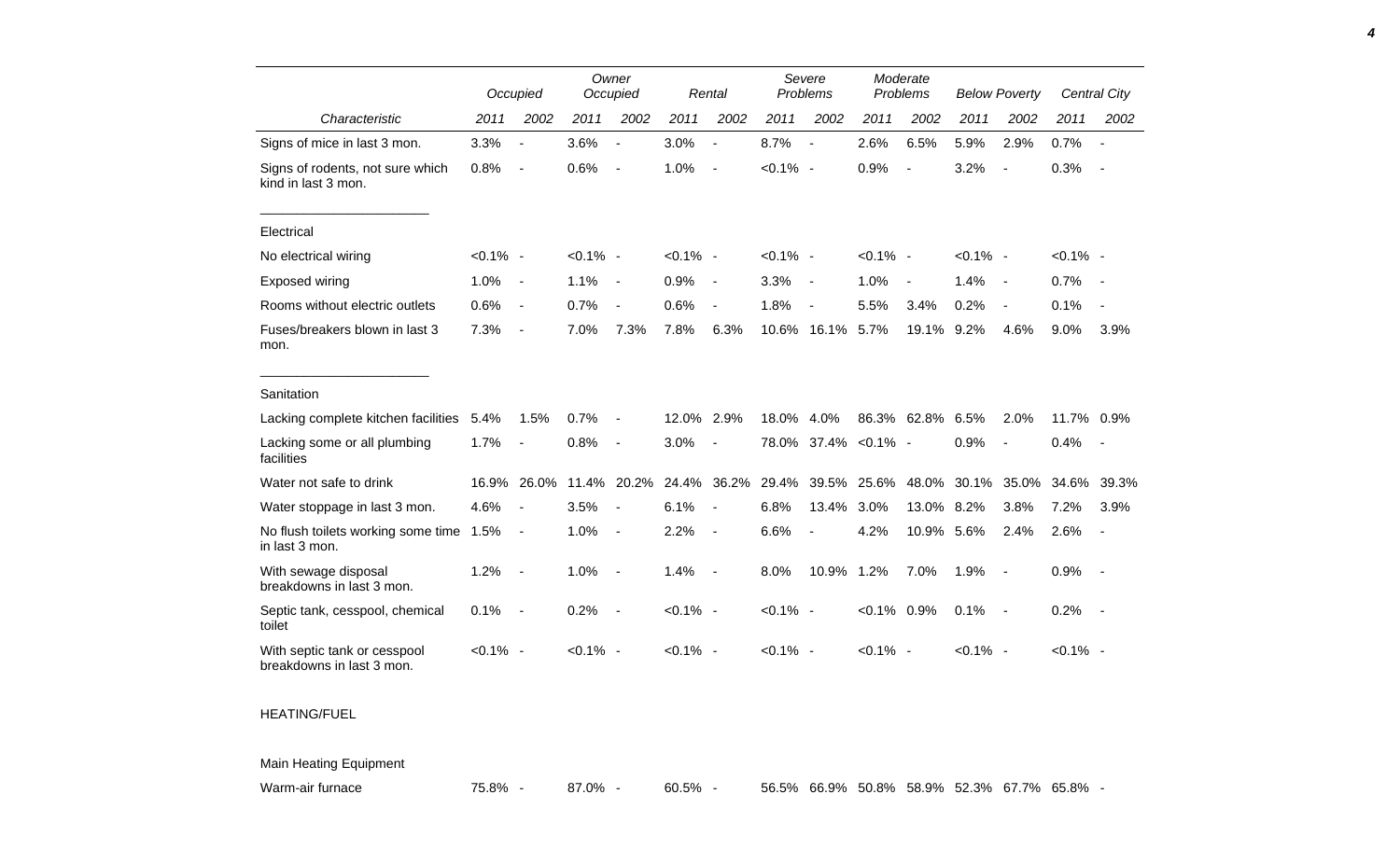|                                                         |         | Occupied                 |             | Owner<br>Occupied        | Rental  |                          | Severe<br>Problems      |                  | Moderate<br>Problems                |                | <b>Below Poverty</b> |                                    | Central City |            |
|---------------------------------------------------------|---------|--------------------------|-------------|--------------------------|---------|--------------------------|-------------------------|------------------|-------------------------------------|----------------|----------------------|------------------------------------|--------------|------------|
| Characteristic                                          | 2011    | 2002                     | 2011        | 2002                     | 2011    | 2002                     | 2011                    | 2002             | 2011                                | 2002           | 2011                 | 2002                               | 2011         | 2002       |
| Steam or hot water system                               | 0.3%    | $\blacksquare$           | 0.2%        | $\blacksquare$           | 0.5%    | $\overline{\phantom{a}}$ | $< 0.1\%$ -             |                  | 0.5%                                | $\blacksquare$ | 1.3%                 | $\blacksquare$                     | 0.1%         | $\sim$ $-$ |
| Electric heat pump                                      | 1.5%    | $\blacksquare$           | 1.9%        | $\overline{\phantom{a}}$ | 1.0%    | $\blacksquare$           | $< 0.1\%$ 1.7%          |                  | 0.4%                                | $\blacksquare$ | 0.4%                 | $\blacksquare$                     | 1.3%         | $\sim$ $-$ |
| Built-in electric units                                 | 3.1%    | $\overline{\phantom{a}}$ | 1.6%        | $\overline{\phantom{a}}$ | 5.2%    | 3.9%                     | 10.0% 1.4%              |                  | 8.3%                                | 6.7%           | 2.8%                 | $\overline{\phantom{a}}$           | 2.0%         | $\sim$ $-$ |
| Floor, wall, or other built-in hot air<br>without ducts |         | 15.7% 13.4%              | 6.8%        | 6.0%                     | 27.8% - |                          |                         |                  | 25.0% 22.4% 29.9% 17.4% 29.9% 20.4% |                |                      |                                    | 28.0% -      |            |
| Room heaters with flue                                  | 0.5%    | $\sim$                   | 0.2%        | $\overline{\phantom{a}}$ | 0.9%    | $\blacksquare$           | $< 0.1\%$ 6.2%          |                  | 0.2%                                | $\blacksquare$ | 1.3%                 | $\blacksquare$                     | $< 0.1\%$ -  |            |
| Room heaters without flue                               | 0.3%    | $\blacksquare$           | 0.5%        | $\blacksquare$           | 0.1%    | $\blacksquare$           | 0.6%                    | $\blacksquare$   | 5.4%                                | 4.8%           | 0.1%                 | $\blacksquare$                     | $0.3\%$ -    |            |
| Portable electric heaters                               | 1.3%    | $\blacksquare$           | 1.1%        | $\sim$ $-$               | 1.5%    | $\blacksquare$           | 7.3%                    | 0.1%             | 0.9%                                | $\blacksquare$ | 5.6%                 | 1.7%                               | 0.4%         | $\sim$ $-$ |
| Fireplace without inserts                               | 0.2%    | $\blacksquare$           | $< 0.1\%$ - |                          | 0.4%    | $\blacksquare$           | $< 0.1\%$ -             |                  | 0.2%                                | $\sim$         | 0.1%                 | $\blacksquare$                     | 0.1%         | $\sim$ $-$ |
| Other                                                   | 0.3%    | $\overline{\phantom{a}}$ | 0.1%        | $\sim$                   | 0.6%    | $\blacksquare$           | 0.6%                    | $\sim$ $\sim$    | $< 0.1\%$ -                         |                | 1.5%                 | $\blacksquare$                     | 0.2%         | $\sim$ $-$ |
| No heating equipment                                    | 0.9%    | $\blacksquare$           | 0.6%        | $\sim$                   | 1.4%    | $\blacksquare$           | $< 0.1\%$ 1.3%          |                  | 3.1%                                | $\sim$         | 4.4%                 | $\blacksquare$                     | $1.7\%$ -    |            |
| Cooking stove                                           | 0.1%    | $\overline{\phantom{a}}$ | $< 0.1\%$ - |                          | 0.1%    | $\blacksquare$           | $< 0.1\%$ -             |                  | 0.2%                                | $\sim$         | 0.1%                 | $\blacksquare$                     | $< 0.1\%$ -  |            |
| <b>Water Heating Fuel</b>                               |         |                          |             |                          |         |                          |                         |                  |                                     |                |                      |                                    |              |            |
| Electricity                                             |         | 11.6% 13.6% 8.0%         |             | 10.0%                    |         |                          | 16.5% 19.9% 16.3% 18.0% |                  |                                     |                |                      | 26.8% 19.0% 12.0% 14.9% 11.4% 8.8% |              |            |
| Gas, LP/bottled gas                                     | 88.1% - |                          | 91.9% -     |                          | 83.0% - |                          | 83.7% -                 |                  |                                     |                | 72.9% 81.0% 87.8% -  |                                    | 88.4% -      |            |
| Other                                                   | 0.2%    | $\blacksquare$           | 0.1%        | $\blacksquare$           | 0.2%    | $\blacksquare$           | $< 0.1\%$ -             |                  | 0.3%                                | $\blacksquare$ | 0.3%                 | $\blacksquare$                     | 0.1%         | $\sim$ $-$ |
| Clothes Dryer(,000)                                     | 715     | 677                      | 540         | 555                      | 174     | 122                      | 10                      | 6                | 21                                  | 10             | 52                   | 33                                 | 55           | 52         |
| Have Clothes Dryer                                      | 72.7% - |                          | 95.3% -     |                          |         |                          | 41.9% 35.8% 44.4% -     |                  | 36.4%                               | 46.9%          | 46.3% -              |                                    | $58.1\% -$   |            |
| Electricity                                             | 25.6% - |                          |             | 22.0% 23.7%              |         |                          | 36.6% 33.7% 24.6% 27.9% |                  | 55.5%                               |                | 22.4% 30.4% 25.6%    |                                    | 22.2% 16.9%  |            |
| Gas, LP gas (liquid propane)                            | 74.4% - |                          | 78.0% -     |                          | 63.2% - |                          | 75.4% -                 |                  | 44.5%                               |                |                      | 77.6% 69.3% 74.4% 77.8% 83.1%      |              |            |
| <b>Heating Problems</b>                                 |         |                          |             |                          |         |                          |                         |                  |                                     |                |                      |                                    |              |            |
| Uncomfortably cold for 24 hours<br>or more last winter  | 4.2%    | 7.5%                     | 2.7%        | 5.9%                     | 6.6%    |                          | 10.5% 27.3% 69.6% 5.7%  |                  |                                     | 24.7% 5.4%     |                      | 10.0% 7.4%                         |              | 7.9%       |
| Heating equipment breakdowns                            | 1.3%    | $\sim$                   | 1.2%        | $\blacksquare$           | 1.6%    |                          |                         | 21.8% 64.8% 0.6% |                                     | 5.1%           | 2.5%                 | $\blacksquare$                     | 3.2%         | $\sim$     |
| Other causes                                            | 2.7%    | $\blacksquare$           | 1.5%        | $\blacksquare$           | 4.2%    | 6.7%                     | 8.9%                    | 7.9%             | 4.4%                                | 17.9% 3.9%     |                      | $\blacksquare$                     | 3.5%         | 5.2%       |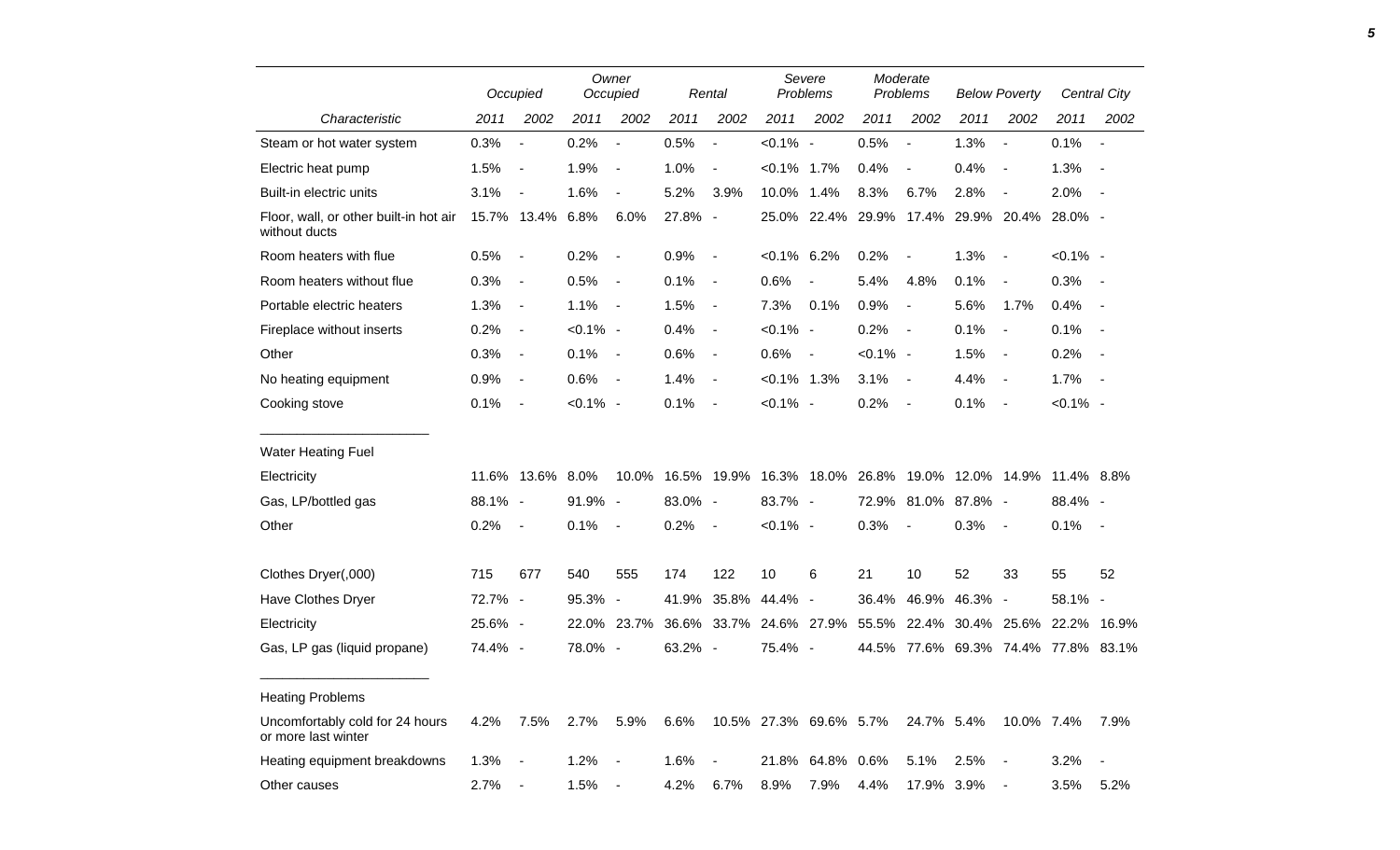|                                               |             | Occupied                 |                | Owner<br>Occupied        |             | Rental                   |             | Severe<br>Problems |                | Moderate<br>Problems     |                | <b>Below Poverty</b>     |                | <b>Central City</b>      |
|-----------------------------------------------|-------------|--------------------------|----------------|--------------------------|-------------|--------------------------|-------------|--------------------|----------------|--------------------------|----------------|--------------------------|----------------|--------------------------|
| Characteristic                                | 2011        | 2002                     | 2011           | 2002                     | 2011        | 2002                     | 2011        | 2002               | 2011           | 2002                     | 2011           | 2002                     | 2011           | 2002                     |
| Utility interruption                          | 0.1%        | $\overline{\phantom{a}}$ | $< 0.1\%$ -    |                          | 0.3%        | $\overline{\phantom{a}}$ | 5.5%        | $< 0.1\%$          | $< 0.1\%$ -    |                          | 1.1%           | $\overline{\phantom{a}}$ | $< 0.1\%$ 0.2% |                          |
| Inadequate heating capacity                   | 0.3%        | $\overline{\phantom{a}}$ | 0.2%           | $\overline{\phantom{a}}$ | 0.4%        | $\blacksquare$           | 0.6%        | $\blacksquare$     | 0.7%           | $\overline{\phantom{a}}$ | 0.3%           | $\overline{\phantom{a}}$ | 0.8%           | $\sim$                   |
| Inadequate insulation                         | 0.7%        | $\overline{\phantom{0}}$ | 0.3%           | $\blacksquare$           | 1.2%        | $\blacksquare$           | 6.7%        | $< 0.1\%$          | $< 0.1\%$ 5.6% |                          | 1.3%           | $\overline{\phantom{a}}$ | 0.3%           | $\sim$                   |
| Cost of heating                               | 1.0%        | $\blacksquare$           | 0.4%           | $\blacksquare$           | 1.8%        | $\blacksquare$           | $< 0.1\%$   | 3.6%               | 2.7%           | 6.0%                     | 1.5%           | $\sim$                   | 2.1%           | $\sim$                   |
| Other                                         | 0.9%        | $\blacksquare$           | 0.7%           | $\blacksquare$           | 1.1%        | $\blacksquare$           | 7.2%        | 5.1%               | 1.0%           | 6.9%                     | 1.9%           | $\overline{\phantom{a}}$ | 0.5%           |                          |
| SELECTED PHYSICAL<br><b>PROBLEMS</b>          |             |                          |                |                          |             |                          |             |                    |                |                          |                |                          |                |                          |
| Severe Physical Problems(,000)                | 22          | 14                       | 6              | 6                        | 16          | 8                        | 22          | 14                 |                |                          | 3              | $\overline{c}$           | 1              | 2                        |
| Severe physical problems                      | 2.2%        | $\blacksquare$           | 1.0%           | $\blacksquare$           | 3.8%        | $\blacksquare$           | 100%        | $\blacksquare$     |                |                          | 2.7%           | $\blacksquare$           | 0.8%           | $\blacksquare$           |
| Plumbing                                      | 1.7%        | $\blacksquare$           | 0.8%           | $\blacksquare$           | 3.0%        | $\blacksquare$           |             | 78.0% 37.4%        |                |                          | 0.9%           | $\blacksquare$           | 0.4%           | $\overline{\phantom{a}}$ |
| Heating                                       | 0.5%        | $\overline{\phantom{a}}$ | 0.2%           | $\blacksquare$           | 0.8%        | $\blacksquare$           | 21.8%       | 62.6%.             |                | $\mathbf{r}$             | 1.6%           | $\sim$                   | 0.4%           | $\overline{\phantom{a}}$ |
| Electric                                      | $< 0.1\%$ - |                          | $< 0.1\%$ -    |                          | $< 0.1\%$ - |                          | $< 0.1\%$ - |                    |                |                          | $< 0.1\%$ -    |                          | $< 0.1\%$ -    |                          |
| Hallways                                      | $< 0.1\%$ - |                          | $< 0.1\%$ -    |                          | $< 0.1\%$ - |                          | $< 0.1\%$ - |                    |                |                          | $< 0.1\%$ -    |                          | $< 0.1\%$ -    |                          |
| Upkeep                                        | 0.2%        | $\blacksquare$           | $< 0.1\%$ -    |                          | 0.3%        | $\overline{\phantom{a}}$ | 7.2%        | $< 0.1\%$          |                |                          | 1.2%           | $\sim$                   | $< 0.1\%$ -    |                          |
| Moderate Physical<br>Problems(,000)           | 58          | 21                       | $\overline{7}$ | $\overline{7}$           | 50          | 14                       |             |                    | 58             | 21                       | $\overline{7}$ | 3                        | 11             | 1                        |
| Moderate physical problems                    | 5.8%        | 2.2%                     | 1.3%           | $\blacksquare$           | 12.1%       | 4.1%                     |             |                    | 100%           | $\overline{\phantom{a}}$ | 6.7%           | 3.8%                     | 12.0% 1.0%     |                          |
| Plumbing                                      | $< 0.1\%$ - |                          | $< 0.1\%$ -    |                          | $< 0.1\%$   | 0.5%                     | J.          |                    | 0.4%           | 8.5%                     | $< 0.1\%$ 0.3% |                          | $< 0.1\%$ -    |                          |
| Heating                                       | 0.3%        | $\overline{\phantom{a}}$ | 0.5%           | $\blacksquare$           | 0.1%        | $\blacksquare$           |             |                    | 5.4%           | 4.8%                     | 0.1%           | $\blacksquare$           | 0.1%           | $\sim$                   |
| Upkeep                                        | 5.0%        | 1.4%                     | 0.7%           | $\overline{\phantom{a}}$ | 11.0% 2.8%  |                          | $\lambda$   |                    | 86.3%          | 62.8%                    | 5.2%           | 2.0%                     | 11.6% 0.5%     |                          |
| Hallways                                      | $< 0.1\%$ - |                          | $< 0.1\%$ -    |                          | $< 0.1\%$ - |                          |             |                    | $< 0.1\%$ 1.1% |                          | $< 0.1\%$ 0.3% |                          | $< 0.1\%$ -    |                          |
| Kitchen                                       | 0.5%        | $\blacksquare$           | 0.1%           | $\blacksquare$           | 0.9%        | $\overline{\phantom{a}}$ |             |                    | 8.2%           | 23.9% 1.3%               |                | $\sim$ $-$               | $0.3\%$ -      |                          |
| <b>OVERALL OPINION OF</b><br><b>STRUCTURE</b> |             |                          |                |                          |             |                          |             |                    |                |                          |                |                          |                |                          |
| 1(worst)                                      | $0.6\%$     | $\blacksquare$           | 0.6%           | $\sim$ $-$               | 0.6%        | $\sim$ $-$               | 6.7%        | 5.6%               | 1.1%           | $\sim$                   | 1.4%           |                          | $0.3\%$ -      |                          |